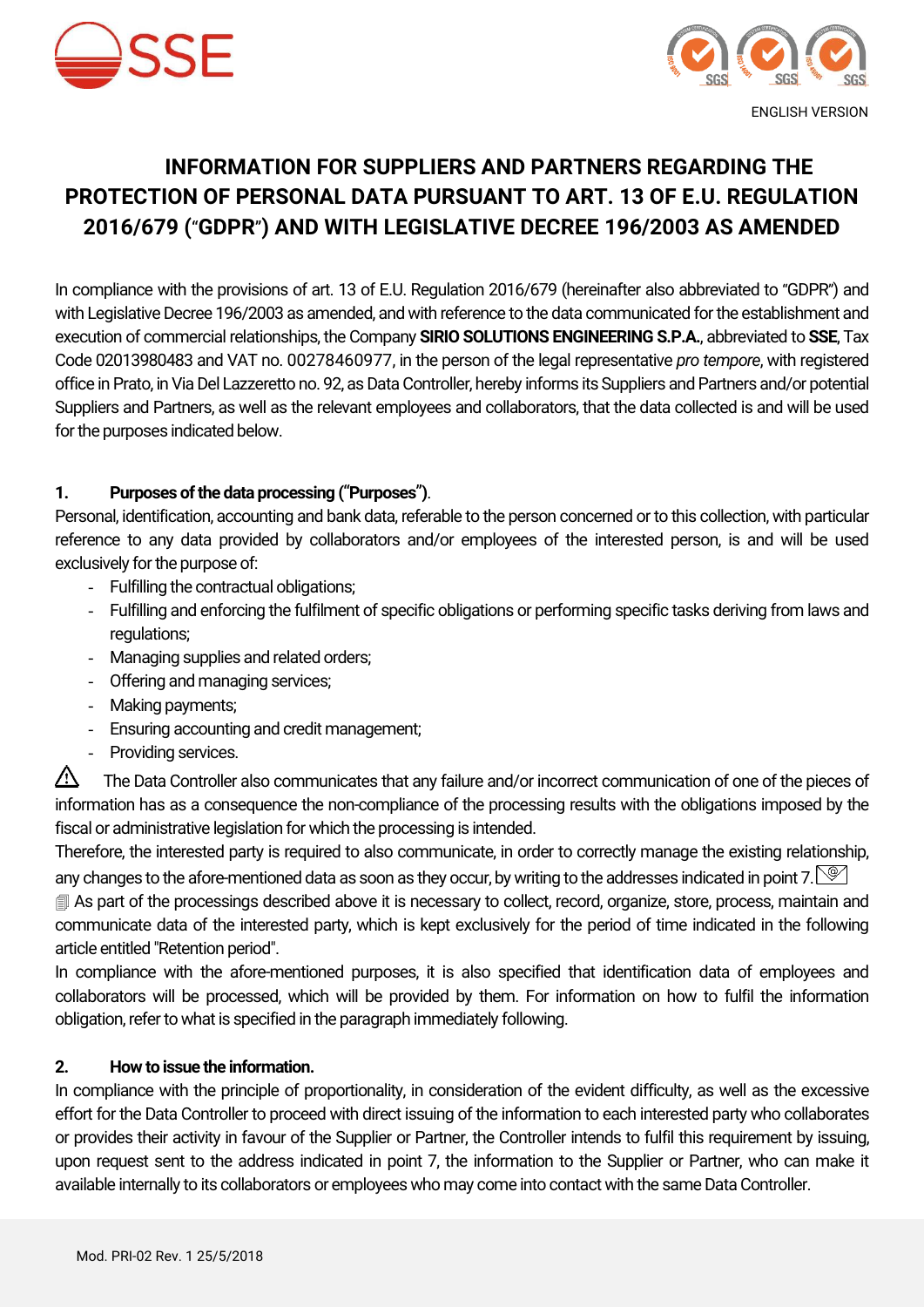



 $\bigoplus$  The Data Controller also specifies that this information can be freely and easily consulted on the company website *www.sse.cc*, or through a request sent to the addresses indicated in point 7.

#### **3. Processing of "particular categories of personal data" and "data relating to criminal convictions".**

Pursuant to *art. 9 of E.U. Regulation 2016/679*, by way of example, for particular categories of personal data it is meant: data that could reveal ethnic and racial origin, data on health status, membership of a trade union and/or a party, or, in any case, suitable to reveal political and religious convictions, or concerning the exercise of functions, activities or union positions, as well as biometric or sexual orientation data.

Pursuant to *art. 10 of E.U. Regulation 2016/679*, by way of example, it is meant personal data relating to criminal convictions, crimes and security measures.

All Personal Data attributable to the categories referred to in arts. 9 (Processing of particular categories of personal data) and 10 (Processing of personal data relating to criminal convictions and offences) GDPR will only be processed with the prior written consent of the interested party and only for the purposes indicated in point 1.

#### **4. Processing methods.**

Data processing is carried out with the aid of electronic and/or paper instruments, according to a logic strictly related to the purposes indicated above and, in any case, adopting organisational and IT procedures and measures suitable to protect its security, confidentiality, relevance and non-excess.

The processing of data will be carried out by personnel directly reporting to the Data Controller and/or by natural or legal persons specifically identified as responsible or in charge of processing, as well as by public and private entities for social security, accounting, welfare or insurance purposes, whose references are made available at the express request of the interested party to the addresses indicated in point 7.

# **5. Legal basis**.

The data collected is processed in execution of the supply contract, provision of services or other commercial contract in place or to be established with the Data Controller.

# **6. Mandatory or optional nature of data provision**.

We inform you that the provision of this data is optional but necessary, as any refusal to release will make it impossible for the Data Controller to fully implement all the activities necessary or functional to the relationship established and/or being established, as well as the obligations and obligations connected to it.

#### **7. Data Controller**.

The Data Controller of the company **SIRIO SOLUTIONS ENGINEERING S.P.A.**, abbreviated to **SSE**, Tax Code 02013980483 and VAT no. 00278460977, in the person of the legal representative *pro tempore*, with registered office in Prato, in Via Del Lazzeretto, no. 92, tel 0574/52941.

In particular, for any communication and/or information concerning the processing of personal data relating to *privacy*, the Data Controller makes available the following *email address info.privacy@sse.cc*.

At the registered office of the Data Controller there is an updated list of external officers assigned to the processing to be made available to the interested party upon request to the afore-mentioned addresses.

# **8. Communication and dissemination of data collected**.

The data provided is in no case subject to disclosure or communication to third parties, unless specifically authorised by the interested party and in any case only when necessary for the performance of the purposes better indicated in point 1.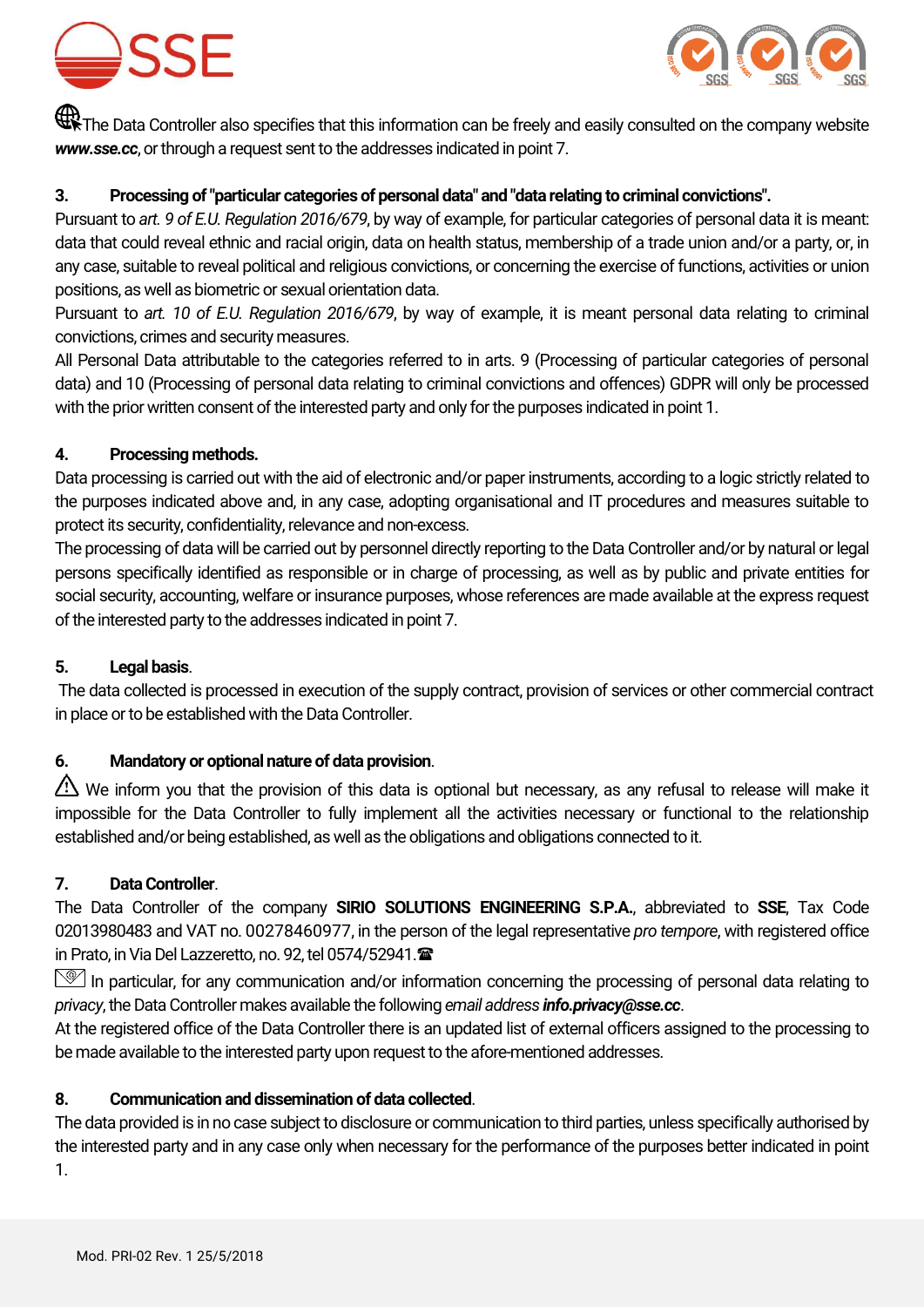



Personal data is treated internally by persons authorised to process the data (the "Authorised persons") under the responsibility of the Data Controller for the purposes indicated above.

Personal data may be communicated to external subjects, designated to performing of the instrumental and/or accessory functions in the performance of our business activity, who will process such data on our behalf. These persons will be appointed as External data Processors ("External Processors"), in accordance with the provisions of art. 28 GDPR. An updated list of External Processors is available at the registered office of the Data Controller, which will be provided to the interested party upon written request to the afore-mentioned addresses.

Apart from the above cases, personal data may also be disclosed to additional recipients and/or categories of recipients (the "Recipients" and the "Categories of Recipients"), only for the performance of the activities related to the pre-contractual and/or contractual relationship between us and/or to fulfil legal obligations and/or orders of the Authorities, and always in compliance with the guarantees provided by the GDPR and the guidelines of the Italian Data Authority, as well as by the Commission established in compliance with the afore-mentioned GDPR.

Without prejudice to the foregoing, personal data will in no case be disseminated and/or communicated to third parties, unless specifically agreed by the interested party and in any case always only when necessary for the completion of the purposes.

If, for technical and/or operational reasons, it is necessary to make use of subjects or associated companies and/or subsidiaries located outside the European Union, they will be appointed External Processors and the transfer of Personal Data to them, limited to the performance of specific processing activities, will be regulated in accordance with the provisions of the GDPR, taking all the necessary precautions to ensure the total protection of personal data and basing this transfer on the assessment of appropriate guarantees (including, by way of example, decisions on the adequacy of third country recipients expressed by the European Commission, adequate guarantees expressed by the third party recipient pursuant to Article 46 GDPR, etc.).

In any case, the Data Subject may request more details from the Data Controller if the personal data has been processed outside the European Union, requesting evidence of the specific guarantees adopted.

# **9. Retention period**.

 The personal data of the interested parties is kept only for the time necessary to fulfil the relationships between the parties and for compliance with the related obligations, and in any case according to the prescription terms (ordinarily 10 years), held in any case notwithstanding the precautions envisaged for sensitive data in respect of which the Data Controller engages to verify periodically its strict relevance, non-excess and indispensability with respect to the processing still in force or also terminated. The defensive needs of the Data Controller are reserved, who may retain the data strictly necessary and indispensable for the management of any dispute that may have arisen.

#### **10. Rights of the parties concerned**.

The interested party may, at any time, exercise the rights recognized by the GDPR (the "Rights of the interested party"), and in particular:

Art. 15 - Right of access of the interested party: The interested party has the right to access their data and the related processing. This right is substantiated by the possibility of obtaining confirmation of whether or not data is being processed, or the possibility of requesting and receiving a copy of the personal data being processed.

Art. 16 - Right of rectification: The interested party has the right to obtain from the Data Controller the correction of inaccurate personal data concerning them without undue delay. Taking into account the purposes of the processing, the data subject has the right to obtain the integration of incomplete personal data, also by providing an additional declaration.

Art. 17 - Right to cancellation ("right to be forgotten"): The interested party has the right to request from the Data Controller that the personal data concerning them be deleted and no longer subject to processing and in some cases, where there are justified reasons, to obtain the cancellation without unjustified delay when the the purpose of the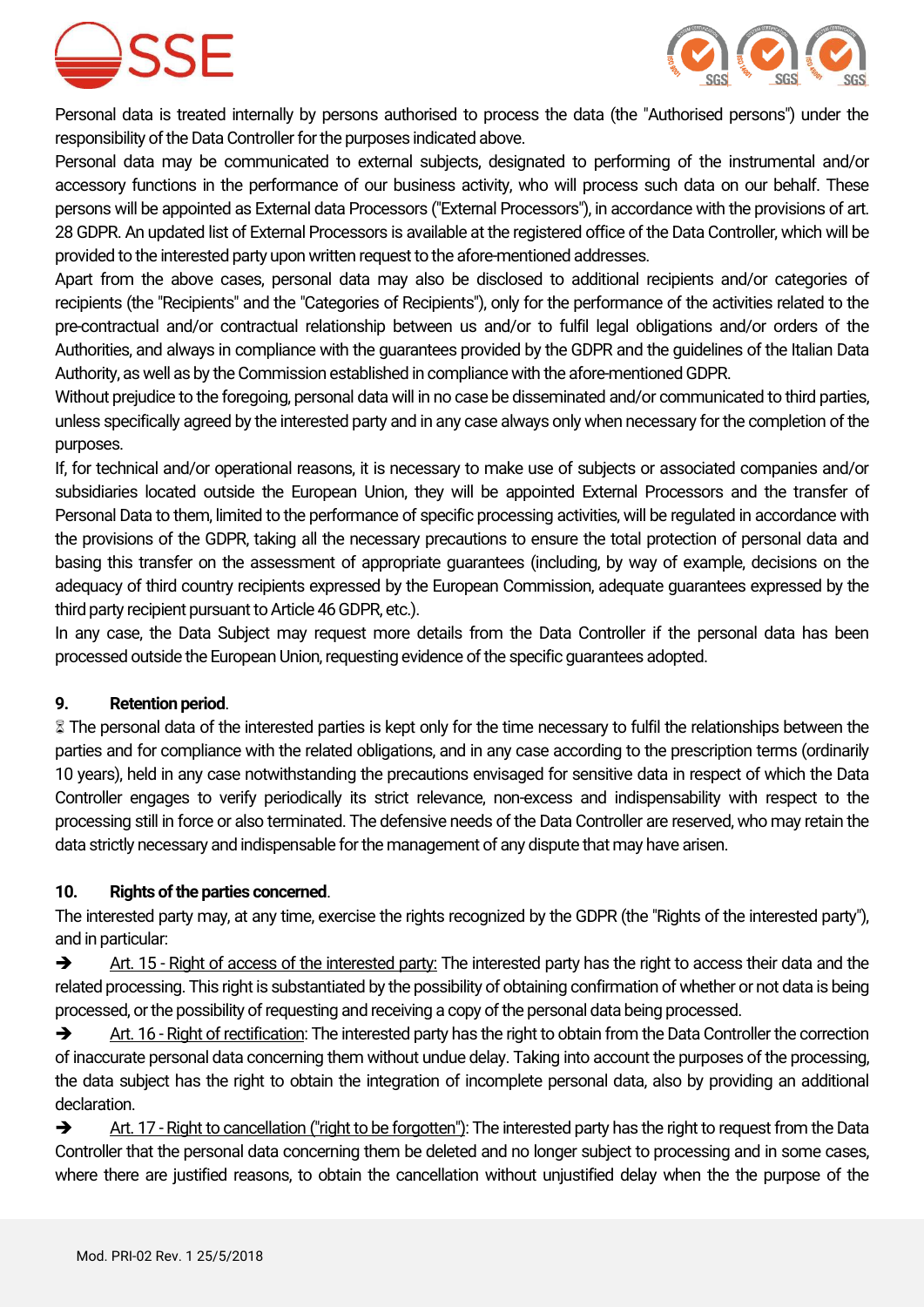



processing non longer exists, the consent was revoked, opposition to the processing was made or when the processing of personal data is not otherwise compliant with the Rules.

 $\rightarrow$  Art. 18 - Processing limitation right: The interested party has the right to limit the processing of their data in case of inaccuracies, disputes or as an alternative measure to cancellation.

Art. 20 - Right to data portability: The interested party, with the exception of the hypothesis in which the data is archived by means of non-automated processing (e.g. in paper format), has the right to receive personal data that concerns them in a structured, commonly readable and automatic format, where reference is made to data supplied directly by the interested party, with express consent or on the basis of a contract, and to request that the same be transmitted to another Data Controller, if technically feasible.

Art. 21 - Opposition right: The interested party has the right to oppose at any time, for reasons related to their particular situation, the processing of personal data concerning them.

 $\rightarrow$  The interested party in any case has the right to lodge a complaint with the competent Supervisory Authority, as well as to appeal to the judicial authority responsible for protecting their rights.

# **11. Mode of exercising rights**

 $\mathbb{S}$  If the interested party wishes to exercise one of the rights listed above they must address their request directly to the Data Controller at the addresses indicated in point 7, except for the right to make a complaint to be sent to the competent Authority of the State or to appeal before the competent Judicial Authority.

The interested party also has the right to withdraw their consent at any time by sending a specific request to the Data Controller at the addresses indicated in point 7. The withdrawal of consent, in any case, does not affect the lawfulness of the treatment based on the consent given prior to the revocation.

 The deadline for the reply to the interested party is, for all the rights (including the right of access), 1 month, extendible up to 3 months in cases of particular complexity. Art. 12 of the GDPR in any case applicable.

Prato,  $25<sup>th</sup>$  May 2018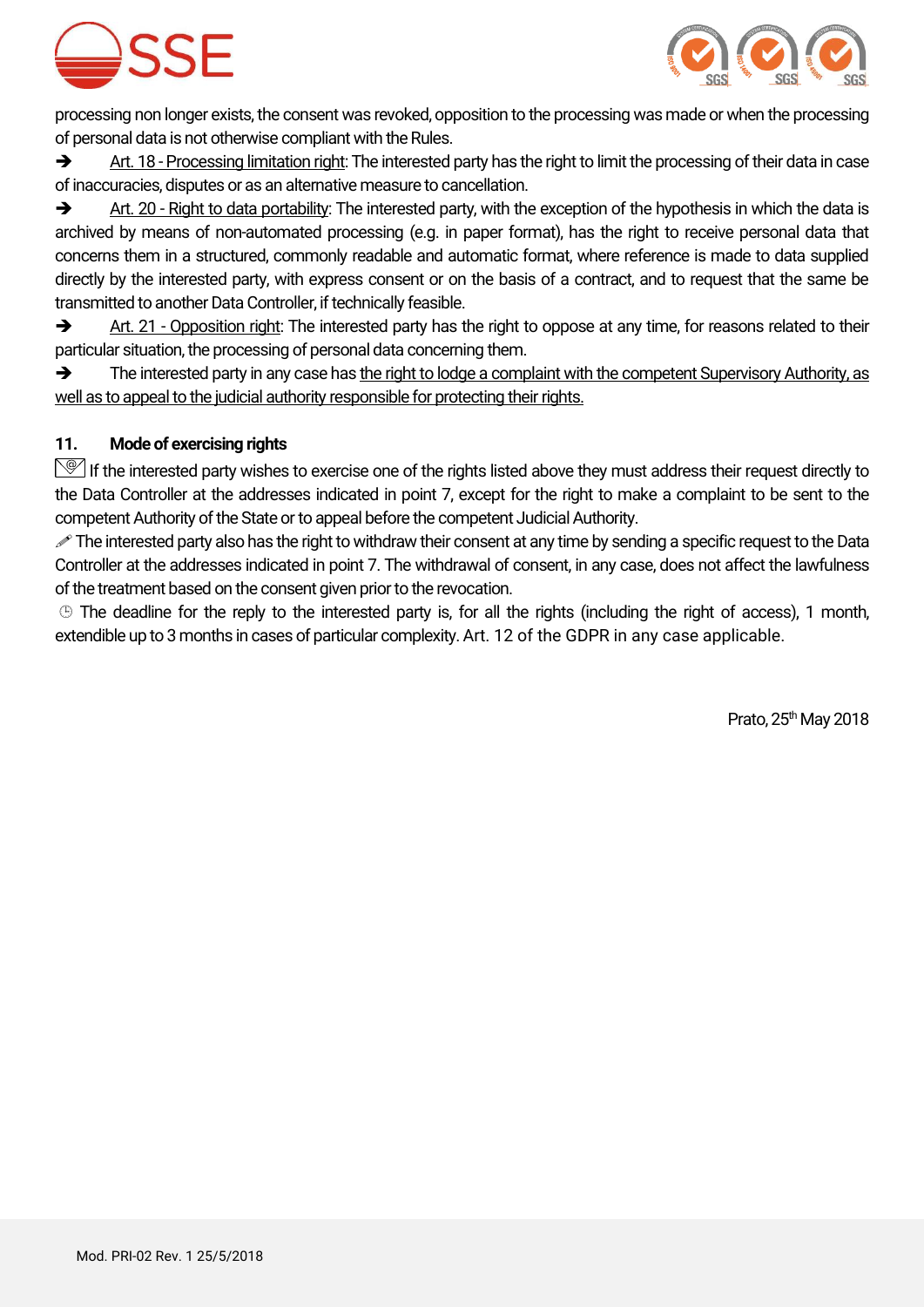



# **INFORMATIVA PER FORNITORI IN MATERIA DI PROTEZIONE DEI DATI PERSONALI AI SENSI DELL'ART. 13 DEL REGOLAMENTO U.E. 2016/679 ("GDPR") E DEL D.LGS. 196/2003 E S.M.I.**

In osservanza a quanto previsto dall'art. 13 del Regolamento U.E. 2016/679 (di seguito anche solo "GDPR") e dal D.Lgs. 196/2003 e s.m.i., e in riferimento ai dati comunicati per l'instaurazione e l'esecuzione dei rapporti commerciali, Società **SIRIO SOLUTIONS ENGINEERINGS.P.A.**, C.F. 02013980483 e P.IVA 00278460977, in persona del legale rappresentante *pro tempore*, con sede legale in Prato, in Via Del Lazzeretto n. 92, nella sua qualità di Titolare del trattamento, con la presente informa i propri fornitori e partner commerciali, nonché i relativi dipendenti e collaboratori, che i dati raccolti sono e saranno utilizzati per le finalità di seguito indicate.

#### **1. Finalità del trattamento dei dati ("Finalità")**.

I dati personali, identificativi, contabili, bancari, riferibili all'interessato o presso questo raccolti, con particolare riferimento ai dati eventualmente forniti da collaboratori e/o dipendenti dell'interessato, sono e saranno utilizzati esclusivamente al fine di:

- Eseguire gli obblighi contrattuali;
- Adempiere ed esigere l'adempimento di specifici obblighi o eseguire specifici compiti derivanti da leggi e regolamenti;
- Gestire le forniture e i relativi ordini;
- Provvedere ai pagamenti;
- Provvedere alla tenuta della contabilità e alla gestione dei crediti;
- Prestare servizi.

Il Titolare rende noto, inoltre, che l'eventuale mancata e/o errata comunicazione di una delle informazioni, ha quale conseguenza possibile la mancata rispondenza dei risultati del trattamento agli obblighi imposti dalla normativa fiscale o amministrativa a cui è finalizzato il trattamento stesso.

Si richiede, pertanto, all'interessato di comunicare, al fine di una corretta gestione del rapporto in essere, anche le eventuali variazioni dei predetti dati non appena le stesse si siano verificate, scrivendo ai recapiti indicati al punto 7.  $\circled{2}$  Nell'ambito dei trattamenti sopra descritti è necessaria la raccolta, registrazione, organizzazione, memorizzazione, elaborazione, mantenimento e comunicazione di dati dell'interessato, i quali sono conservati esclusivamente per il periodo di tempo indicato al successivo punto 10.

Nel rispetto delle predette finalità si precisa inoltre che potranno essere trattati dati identificativi di dipendenti e collaboratori, che verranno dagli stessi forniti. Per le modalità di assolvimento dell'obbligo informativo si rimanda a quanto specificato nel paragrafo immediatamente successivo.

#### **2. Modalità di rilascio dell'informativa.**

In ottemperanza al principio di proporzionalità, in considerazione dell'evidente difficoltà, nonché eccessiva onerosità per il Titolare del trattamento di procedere al rilascio diretto dell'informativa a ciascun interessato che collabori o presti la propria attività in favore del fornitore e/o partner commerciale, il Titolare medesimo intende assolvere a tale onere rilasciando su richiesta inviata ai recapiti indicati al punto 7, l'informativa al fornitore e/o al partner commerciale, il quale potrà renderla disponibile internamente ai propri collaboratori o dipendenti che possano venire a contatto con il Titolare stesso.

**ID**III Titolare del trattamento precisa, inoltre, che la presente informativa è liberamente e facilmente consultabile sul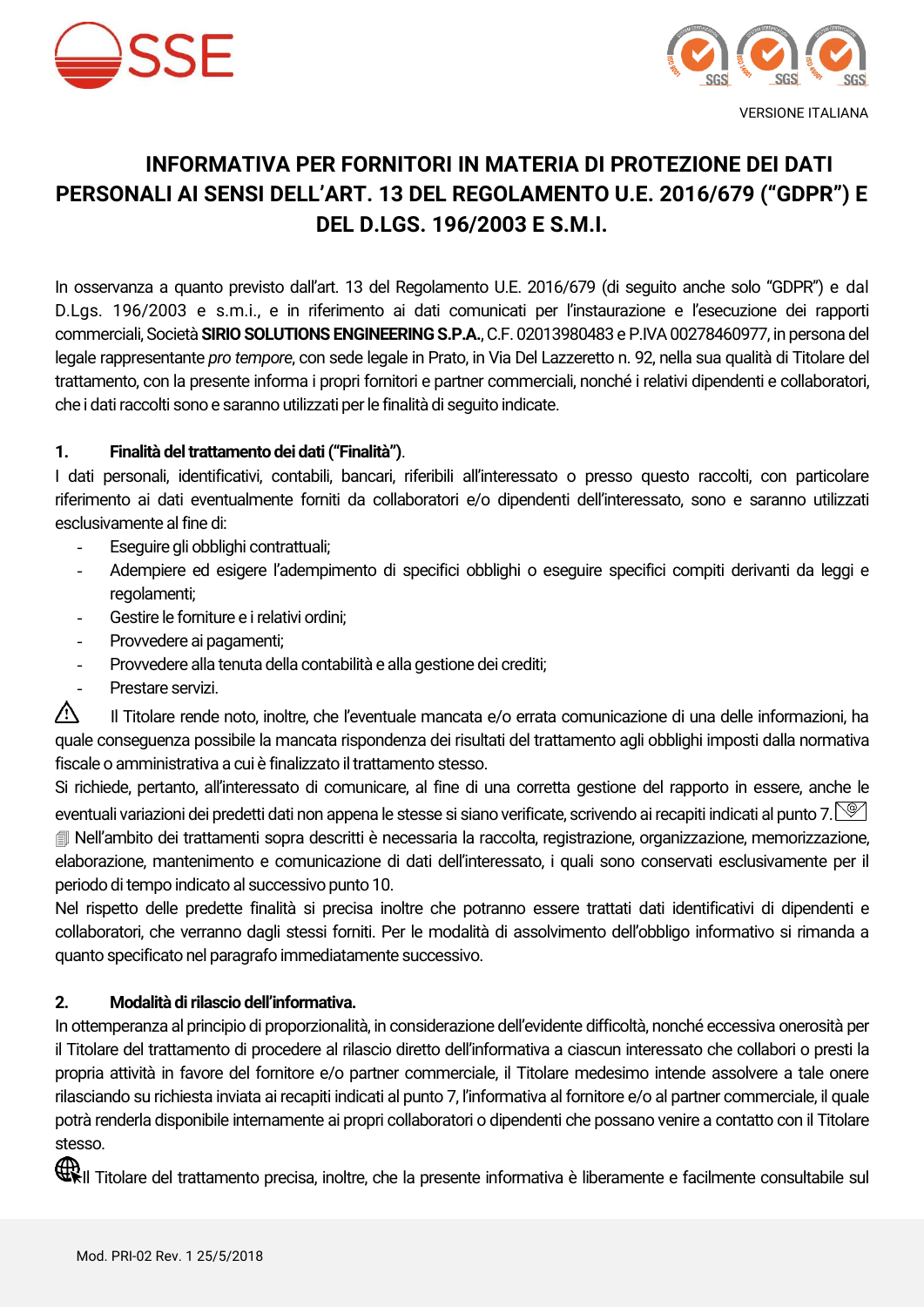



sito internet aziendale *www.sse.cc*, ovvero mediante richiesta inviata ai recapiti indicati al punto 7.

# **3. Trattamento di "categorie particolari di dati personali" e "di dati relativi a condanne penali".**

Ai sensi dell'*art. 9 Regolamento U.E. 2016/679*, a mero titolo esemplificativo, per categorie particolari di dati personali si intendono: i dati idonei a rivelare l'origine etnica e razziale, i dati relativi allo stato di salute, all'adesione ad un sindacato e/o ad un partito, o, comunque, idonei a rivelare le convinzioni politiche e religiose, ovvero concernenti l'esercizio di funzioni, attività o incarichi sindacali, così come i dati biometrici o relativi all'orientamento sessuale.

Ai sensi dell'*art. 10 Regolamento U.E. 2016/679*, a mero titolo esemplificativo, si intendono dati personali relativi a condanne penali, quelli relativi a condanne penali, reati e misure di sicurezza.

Tutti i Dati personali riconducibili alle categorie di cui agli artt. 9 (Trattamento di categorie particolari di dati personali) e 10 (Trattamento di dati personali relativi a condanne penali e reati) GDPR saranno trattati esclusivamente previo consenso scritto dell'Interessato e solo per le Finalità indicate al punto 1.

#### **4. Modalità del trattamento.**

Il trattamento dei dati avviene con l'ausilio di strumenti elettronici e/o cartacei, secondo logiche strettamente correlate alle finalità sopra indicate e comunque adottando procedure e misure organizzative e informatiche, idonee a tutelarne la sicurezza, la riservatezza, la pertinenza e la non eccedenza.

Il trattamento dei dati sarà effettuato da personale alle dirette dipendenze del Titolare e/o da persone fisiche o giuridiche da questo appositamente individuate quali responsabili o incaricati del trattamento, nonché enti pubblici e privati per sole finalità previdenziali, contabili, assistenziali o assicurative, i cui riferimenti sono resi disponibili su espressa richiesta dell'interessato agli indirizzi indicati al punto 7.

#### **5. Base giuridica**.

I dati raccolti sono trattati in esecuzione del contratto fornitura o di altro contratto commerciale in essere o da instaurarsi con il Titolare del trattamento.

# **6. Natura obbligatoria o facoltativa del conferimento dei dati**.

Informiamo che il conferimento di questi dati è facoltativo ma necessario, in quanto l'eventuale rifiuto al rilascio comporta l'impossibilità per il titolare di dar corso pienamente a tutte le attività necessarie o funzionali al rapporto instaurato e/o instaurando, nonché per l'adempimento degli obblighi ad esso connessi.

#### **7. Titolare del Trattamento**.

Il Titolare del trattamento è la Società **SIRIO SOLUTIONS ENGINEERING S.P.A**., C.F. 02013980483 e P.IVA 00278460977, in persona del legale rappresentante *pro tempore*, con sede legale in Prato, in Via Del Lazzeretto, n. 92, tel 0574/52941. <sup>金</sup>

 $\mathbb{S}$ In particolare, per ogni comunicazione e/o informazione inerente al trattamento dei dati personali, il Titolare pone a disposizione il seguente indirizzo *email info.privacy@sse.cc*.

Presso la sede legale del Titolare è disponibile un elenco aggiornato dei responsabili esterni incaricati al trattamento da porre a disposizione dell'interessato previa richiesta ai suddetti indirizzi.

# **8. Comunicazione e diffusione dei dati raccolti**.

I dati forniti non sono in alcun caso oggetto di diffusione o comunicazione a terzi, salvo consenso specifico dell'interessato e comunque solo ove necessario per l'espletamento delle finalità meglio indicate al punto 1.

I dati personali sono trattati al nostro interno da soggetti autorizzati al Trattamento (gli "Autorizzati") sotto la responsabilità del Titolare per le Finalità sopra riportate.

I dati personali potranno essere comunicati a soggetti esterni, incaricati del compimento di funzioni strumentali e/o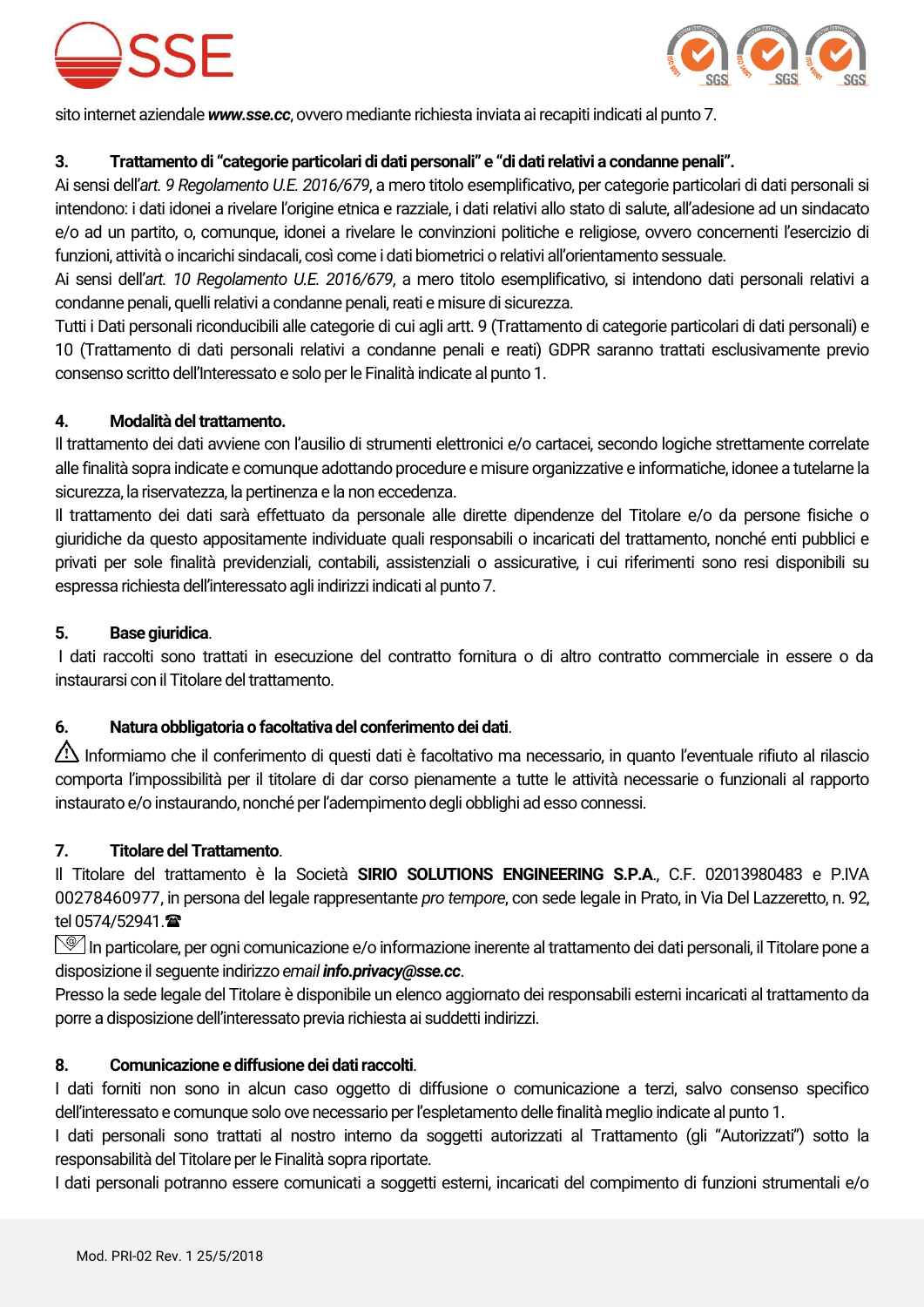



accessorie allo svolgimento della nostra attività aziendale, i quali tratteranno detti dati per nostro conto. Tali soggetti saranno nominati Responsabili esterni del Trattamento (i "Responsabili Esterni"), conformemente a quanto disposto dall'art. 28 GDPR. Presso la sede legale del Titolare è disponibile un elenco aggiornato dei Responsabili Esterni, che sarà fornito all'Interessato previa richiesta scritta ai suddetti recapiti.

Al di fuori dei casi che precedono, i dati personali potranno, altresì, essere comunicati ad ulteriori destinatari e/o categorie di destinatari (i "Destinatari" e le "Categorie di Destinatari"), solo per l'espletamento delle attività inerenti al rapporto precontrattuale e/o contrattuale tra noi instaurato e/o per adempiere ad obblighi di legge e/o ad ordini delle Autorità, e comunque sempre nel rispetto delle garanzie previste dal GDPR e dalle linee guida dell'Autorità Garante italiana, nonché dalla Commissione istituita in ottemperanza al predetto GDPR.

Fatto salvo quanto precede, i dati personali non saranno in alcun caso oggetto di diffusione e/o comunicazione a terzi, salvo consenso specifico dell'Interessato e comunque sempre solo ove necessario per l'espletamento delle Finalità.

Qualora, per questioni di natura tecnica e/o operativa, si renda necessario avvalersi di soggetti o società collegate e/o controllate ubicati/e al di fuori dell'Unione Europea, essi saranno nominati Responsabili Esterni ed il trasferimento dei Dati personali ai medesimi, limitatamente allo svolgimento di specifiche attività di Trattamento, sarà regolato in conformità con quanto previsto dal GDPR, adottando tutte le cautele necessarie al fine di garantire la totale protezione dei Dati personali e basando tale trasferimento sulla valutazione di opportune garanzie (tra le quali, a titolo esemplificativo, decisioni di adeguatezza dei Paesi terzi destinatari espresse dalla Commissione Europea, garanzie adeguate espresse dal soggetto terzo destinatario ai sensi dell'articolo 46 GDPR, etc.).

In ogni caso, l'Interessato potrà richiedere maggiori dettagli al Titolare qualora i dati personali siano stati trattati al di fuori dell'Unione Europea, richiedendo evidenza delle specifiche garanzie adottate.

#### **9. Periodo di conservazione**.

 I dati personali degli interessati sono conservati solo per il tempo necessario allo svolgimento dei rapporti sussistenti tra le parti e per l'adempimento dei relativi obblighi, e comunque secondo i termini di prescrizione (ordinaria pari ad anni 10), fatte in ogni caso salve le cautele previste per i dati sensibili nei confronti dei quali il Titolare si preoccupa di verificare con cadenza periodica la loro stretta pertinenza, non eccedenza e indispensabilità rispetto al trattamento ancora in essere o anche cessato. Sono fatte salve esigenze difensive del Titolare del trattamento che potranno protrarre la conservazione dei dati strettamente necessari e indispensabili alla gestione del contenzioso eventualmente instaurato.

#### **10. Diritti degli interessati**.

L'Interessato, in ogni momento, potrà esercitare i diritti riconosciutigli dal GDPR (i "Diritti dell'Interessato"), ed in particolare:

 Art. 15 - Diritto di accesso dell'interessato: L'interessato ha il diritto di accedere ai propri dati e ai relativi trattamenti. Tale diritto si sostanza nella possibilità di ottenere la conferma se sia o meno in corso un trattamento dei propri dati, ovvero nella possibilità di richiedere e ricevere una copia dei dati personali oggetto di trattamento.

 Art. 16 - Diritto di rettifica: L'interessato ha il diritto di ottenere dal Titolare del trattamento la rettifica dei dati personali inesatti che lo riguardano senza ingiustificato ritardo. Tenuto conto delle finalità del trattamento, l'interessato ha il diritto di ottenere l'integrazione dei dati personali incompleti, anche fornendo una dichiarazione integrativa.

 Art. 17 - Diritto alla cancellazione («diritto all'oblio»): L'interessato ha il diritto di richiedere al titolare del trattamento che siano cancellati e non più sottoposti a trattamento i dati personali che lo riguardano e in alcuni casi, ove ve ne siano gli estremi, di ottenere la cancellazione senza ingiustificato ritardo quando è esaurita la finalità del trattamento, è stato revocato il consenso, è stata fatta opposizione al trattamento o quando il trattamento dei suoi dati personali non sia altrimenti conforme al Regolamento.

Art. 18 - Diritto di limitazione di trattamento: L'interessato ha il diritto di limitare il trattamento dei propri dati in caso di inesattezze, di contestazione o come misura alternativa alla cancellazione.